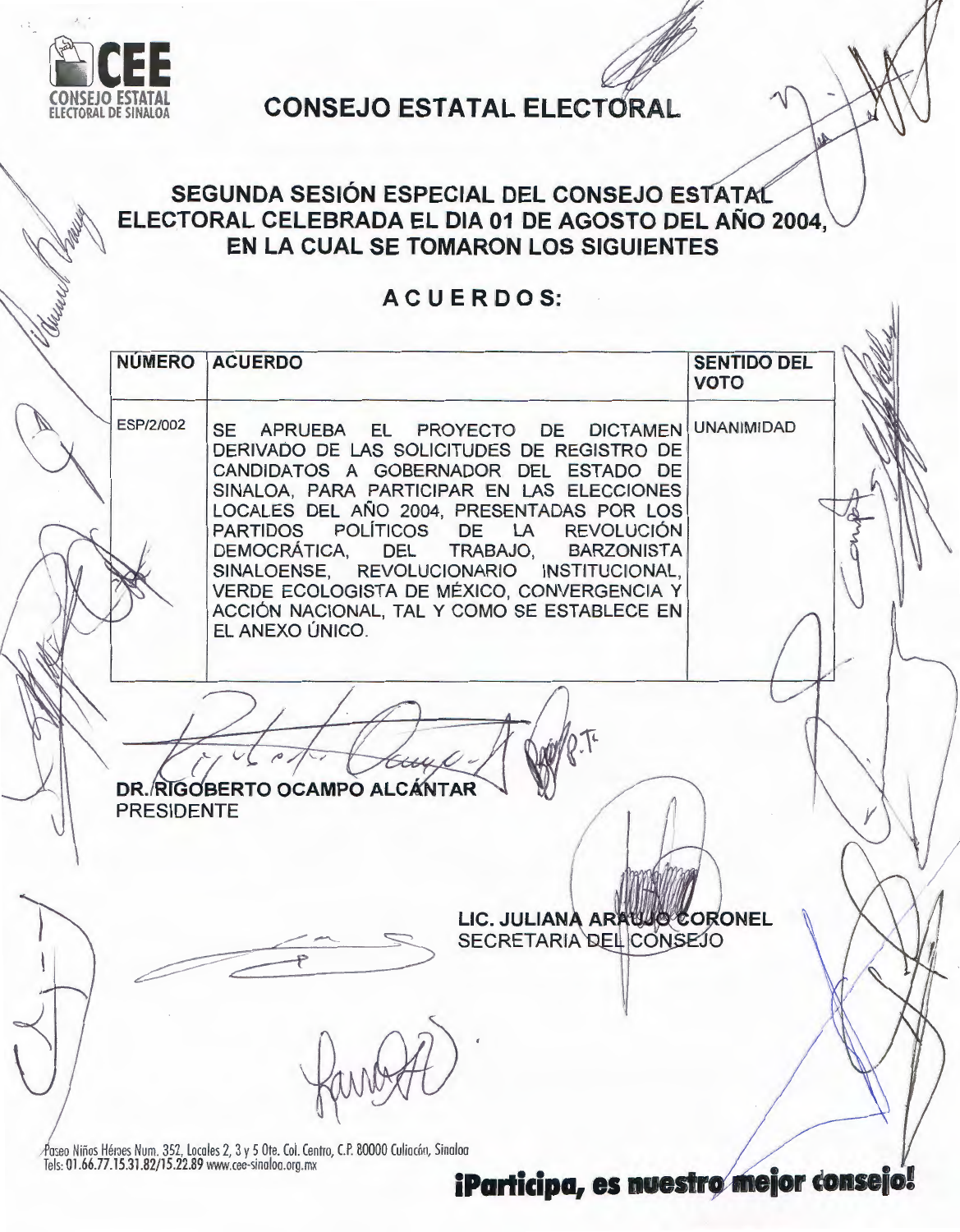anwo LIC. MAIZOLA CAMPOS MONTOYA DIRECTORA DEL REGISTRO ESTATAL DE ELECTORES **CONSEJEROS CIUDADANOS** LIC. FCO. JAVIER GAXIOLA BELTRAN **PROPIETARIO** DR. JUAN ERNESTO HERNÁNDEZ NORZAGARAY **PROPIETARIO** LIE. GREGORIA LUGO CAMACHO PROPIETARIA LIC. EMIGDIO MARTÍNEZ LIZÁRRAGA SUPLENTE EN FUNCIONES LIC. EDUARDO NIEBLA ALVAREZ **PROPIETARIO** LIC ALFREDO PALLARES **PROPIETARIO** 

 $\rightarrow$   $-1$ 

¥. 喜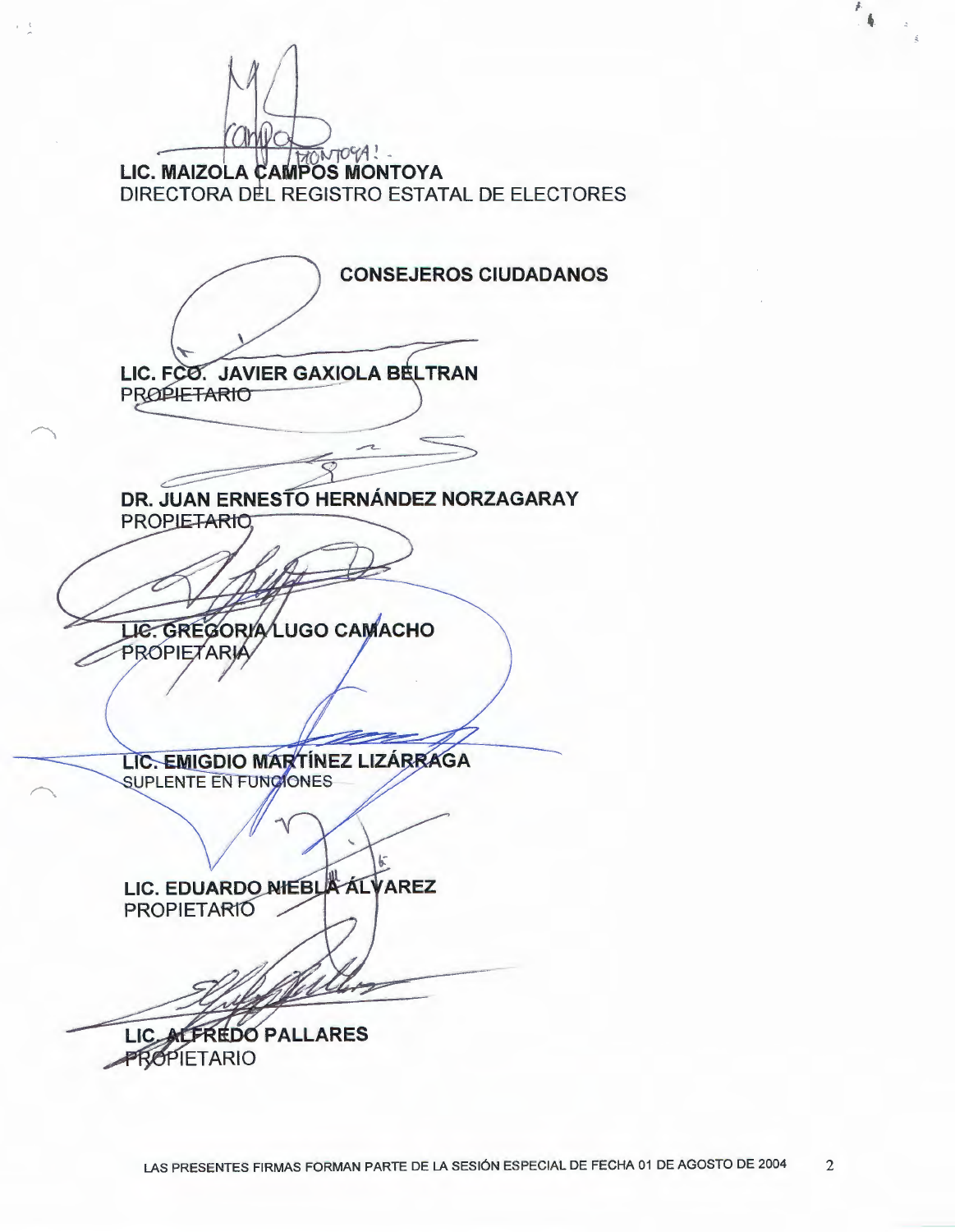$\widehat{\mathcal{C}}^n$ h, LIC. JACINTO PÉREZ GERARDO **PROPIETARIO** 

PROF. JOSÉ ENRIQUE VEGA AYALA **PROPIETARIO** 

### **CONSEJEROS REPRESENTANTES DEL PODER LEGISLATIVO**

DIP. ALGER URIARTE ZAZUETA POR LA FRAGCIÓN PARLAMENTARIA **DEL PARTIDO REVOLUCIONARIO INSTITUCIONAL** 

#### **REPRESENTANTES DE PARTIDO**

LIC. JAVIER CASTILLON QUEVEDO **REPRESENTANTE SUPLENTE DEL** PARTIDO ACCIÓN NACIONAL

LIC. JESÚS GONZALO ESTRÁDA VILLARREAL REPRESENTANTE PROPIETARIO DEL PARTIDO REVOLUCIÓNARIO INSTITUCIONAL